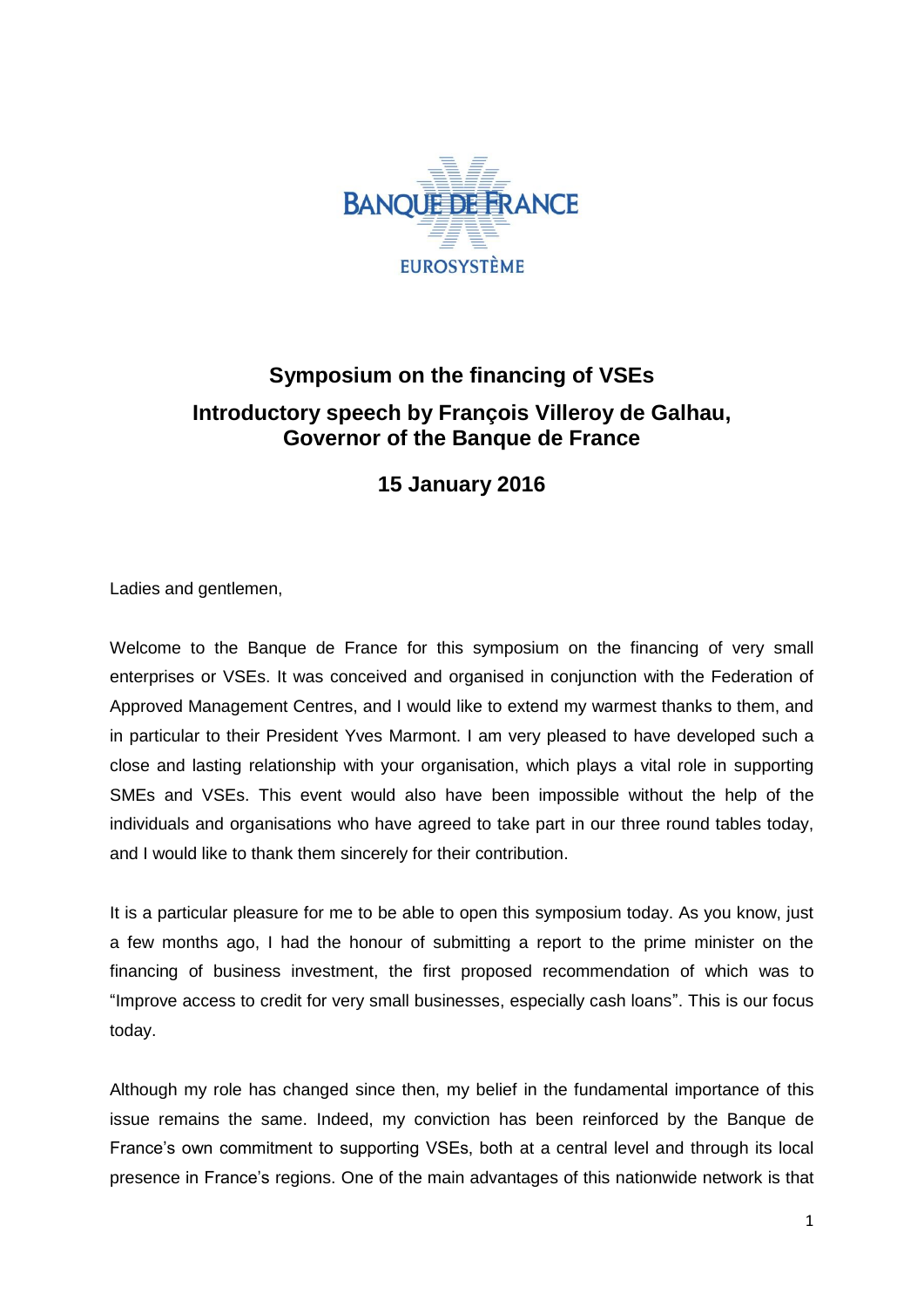it makes it easier to listen to and support local businesses, the majority of which are clearly VSEs.

Through its local branch network, the Banque de France is responsible for dealing with credit mediation applications. It provides valuable insight for economic and social actors by publishing statistics on VSEs, and is the only central bank in the Eurosystem to publish data in this level of detail. In addition, the Banque de France conducts studies into VSE finances and their positioning in the French economic landscape.

Clearly, this symposium is not just a one-off event reflecting a passing interest in a subject that's currently in the spotlight. In fact, it is part of an ongoing and enduring initiative, and will provide additional impetus to the work already being undertaken at the Bank. I shall come back to this in a few minutes.

\*\*\*

First of all, let me underline the importance of VSEs for growth and employment, and for the strength of our regional economic fabric.

As you know, VSEs are usually defined legally as undertakings with fewer than 10 employees, annual turnover or a total balance sheet of under EUR 2 million, and which are not part of a group managed by a larger enterprise.

France's 2.1 million VSEs account for around 20% of private sector employment and close to 20% of total enterprise value added. If we include micro-enterprises, firms with very low turnover and which have a special tax and social security status, this segment comprises some 3 million business.

This is a lot more than we tend to think. What's more, companies in this segment are spread out across the entire country rather than being concentrated in just a few dynamic industrial centres. VSEs are also an important source of investment in France and one that is badly in need of stimulus: according to estimates, at least half of all VSEs chose not to invest in 2013 and 2014. Fostering the expansion of these firms is vital for economic growth and for jobs. But to do this, they need to want to invest, and to have sufficient financing to do so.

\*\*\*

**What are the main approaches the Banque de France is taking to encourage the financing of VSEs?**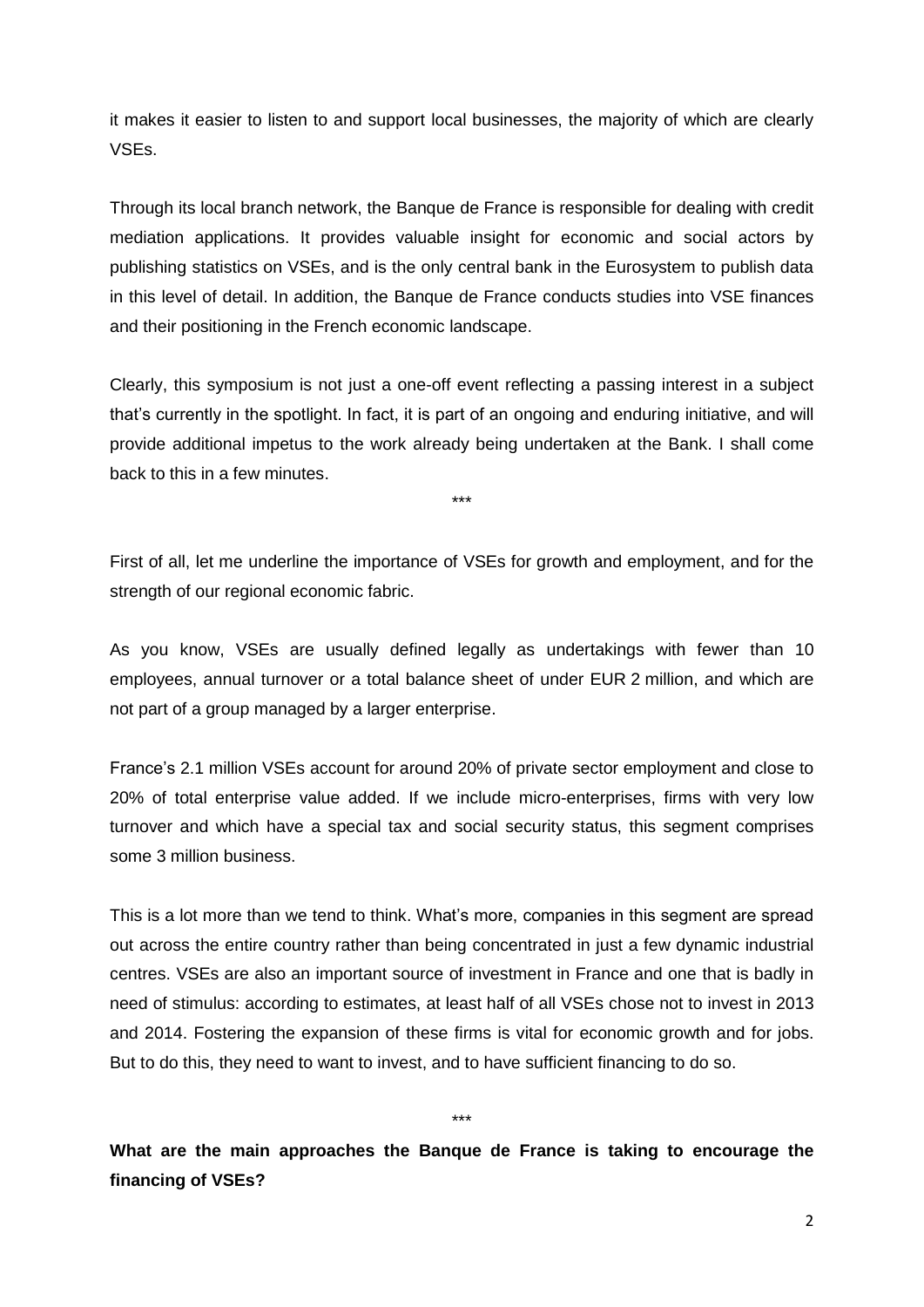The Banque de France's actions in this field are guided both by its knowledge of the statistics and its vision of the reality on the ground.

**On the whole**, French firms do not appear to have any particular difficulty accessing credit. Outstanding bank lending to corporates is rising at a faster pace in France than anywhere else in Europe: +4.5% year-on-year at end-November 2015, compared with +2.1% in the United Kingdom, +1% in Germany and an average of +0.9 % for the euro area as a whole.

In fact, based on the responses given by business leaders to our surveys, it seems that applications for investment loans are generally accepted fairly readily, and the same seems to apply, more or less, to cash loans. Although difficult to measure, firms' willingness to apply for loans appears to be strong. Surveys conducted by the ECB show similar results, and rank France on a par with Germany in terms of access to credit and willingness to apply for loans, well ahead of the other major countries in the euro area. Interest rates on loans are also lower in France than anywhere else in the euro area – by around 1 percentage point in the case of individual loans of up to EUR 250,000.

With regard to today's topic, however, there are a number of important distinctions that need to be made.

Access to credit is markedly more difficult for VSEs than for other SMEs:

- fewer than 60% of applications for cash loans were accepted (i.e. granting of 75% or more of the requested amount) in the third quarter of 2015, compared with 74% for SMEs. Of course we need to take into account the fact that smaller companies have potentially weaker finances, but this is clearly something that needs to be watched closely;
- outstanding loans to VSEs were up 2.8% year-on-year at the end of the third quarter 2015, whereas cash loans only rose by 1.1% over the same period. Equipment loans to VSEs also grew by just 1.3%, as facilities in this category are mainly used to buy property, which is clearly less likely to enhance productivity or competitiveness.

Evidently, things are proving more difficult for VSEs, and the sentiment on the ground seems to confirm this. It is in everyone's interest – both the banks' and the business community's – that we resolve this contradiction regarding credit: between the banks' ostensible commercial ambitions on the one hand, and the continuing failure to fully meet VSEs' demand for loans.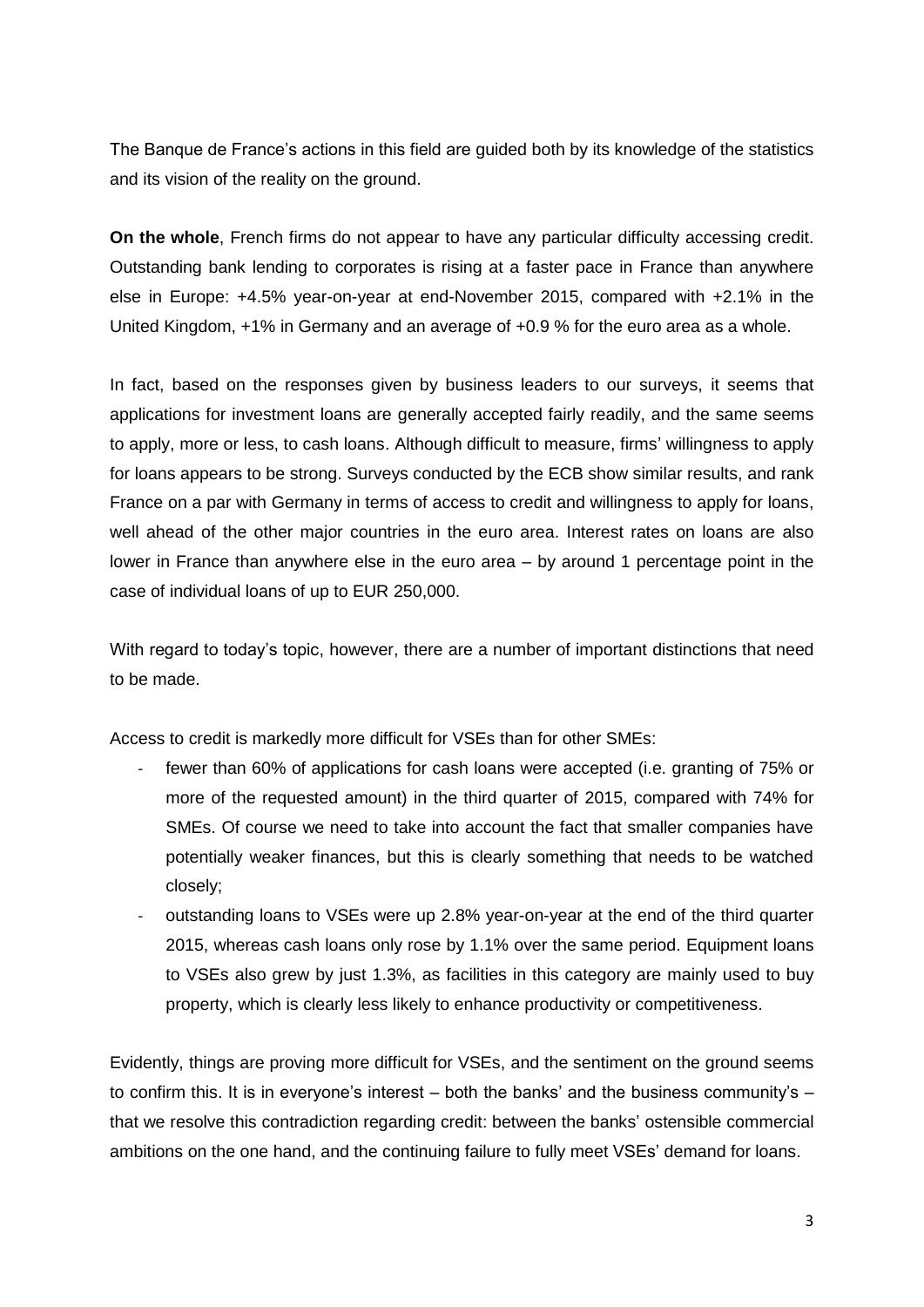It is therefore important that we improve VSEs' access to financing. I would like to propose **three main focuses for action: the first concerns the banks, the second the Banque de France, and the third VSEs' business customers.**

1) First of all, it is absolutely vital that –at the very least- the five fitting commitments made by banks to improve dialogue with VSEs and SMEs, which were set out at the end of the excellent report drafted by the Observatory for Business Financing in the summer of 2014, be fully implemented.

Let me briefly remind you of these:

1

- respond to all requests for financing within 15 working days of submission of the completed application. This commitment appears to have been met in 90% of cases, $1$ which is commendable; but the remaining 10% still amounts to 100,000 late responses per year;
- explain to VSEs why their loan application has been rejected;
- in the event of the rejection or cancellation of a facility, inform the client of all the options available for recourse;
- provide better information on short-term financing;
- reduce the turnover of VSE financial advisers.

I would also like to highlight the valuable contribution of the FBF in producing an explanatory guide on VSE financing. A lot of entrepreneurs need to learn and understand the basics of finance. The misunderstanding between bankers and businesses often stems from the fact that they don't speak the same language: this makes it harder for VSEs to establish a close working relationship with their bank managers and financial advisers. In addition, the Banque de France and the High Council of the French Institute of Chartered Accountants have worked together to produce a financial guide for VSEs entitled *Guide du Routard du Crédit*. I would also like to single out the efforts made by the Observatory for Business Financing, which has put together a forthcoming glossary on loan pricing. All of this is extremely useful, but these documents also need to be widely publicised and made available, and this task falls first and foremost to the banks. This should in turn encourage them to make their bank fees and charges more transparent and explicit.

2) Turning now to **the Banque de France**, we clearly need to provide more help to VSEs **before** they get into difficulty. Credit mediation is a very effective tool for resolving VSEs

<sup>1</sup> *Evaluation de la mise en œuvre des 5 mesures prises par la FBF pour améliorer les relations banques-TPE/PME*, report submitted on 25 November 2015.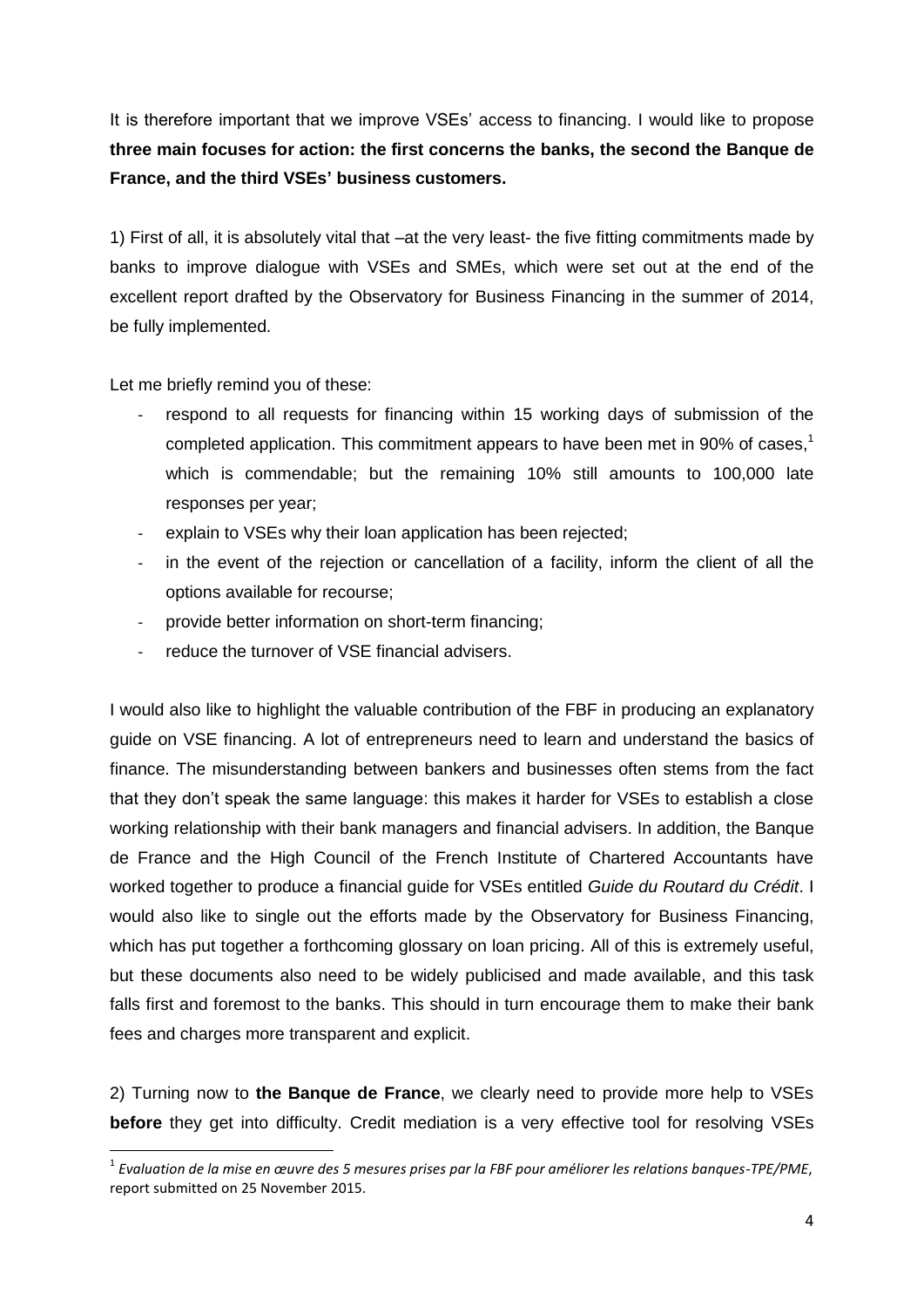financial problems after the fact, and indeed these make up the majority of cases submitted to the mediator. However, it is also important – especially so in my view – that we provide help before this stage, and prevent VSEs from getting into trouble in the first place.

We have therefore decided that, in addition to the legal and operational assistance provided via credit mediation, the Banque de France **will contribute to this preventive action by appointing a VSE Correspondent in each of its** *département* **branches**. The role of these correspondents will be to act as a first point of contact for VSEs and listen to their concerns in the capacity of a trusted third-party. They will be responsible for providing information including the documents I've just mentioned - and for broadly identifying the VSEs' needs. If necessary, and of course only if the VSEs themselves are in agreement, they will also direct them towards the relevant professional networks which can provide appropriate support: approved management centres, institutes of chartered accountants, micro-credit associations, etc. All VSEs will be welcome, including, of course, those whose business is expanding and who need information tailored to their size.

The Banque de France shall guarantee complete privacy in these dealings – indeed this is one of its fundamental values and skills: VSEs will have the peace of mind of knowing that, if they so wish, all discussions will be fully confidential.

The VSE Correspondents will be appointed in the spring of 2016 and, after a period of specific training, will be fully operational by the autumn.

Also in the autumn of 2016, the Banque de France will provide firms with access to an online analysis and simulation tool called OPALE, which enables companies to assess their finances while also learning more about the subject.

3) I'd like to turn now to my last suggested focus for action, which I believe is also extremely important: **reducing the amount of time it takes for business customers to settle their invoices**. Again it is difficult to provide accurate measurements – and at the Banque de France we are well aware of this as we have been helping to look into the issue for several years. However, the indications are that overdue payments pose a huge problem for businesses in general and in particular for VSEs: at end-2014, outstanding payment claims amounted to EUR 600 billion, of which some EUR 420 billion were owed by private sector firms… and the remainder by the public sector. This requirement should of course apply equally to the public sector, both at national and local level. Various surveys and qualitative assessments show that the situation has stopped improving in the past few months, and that